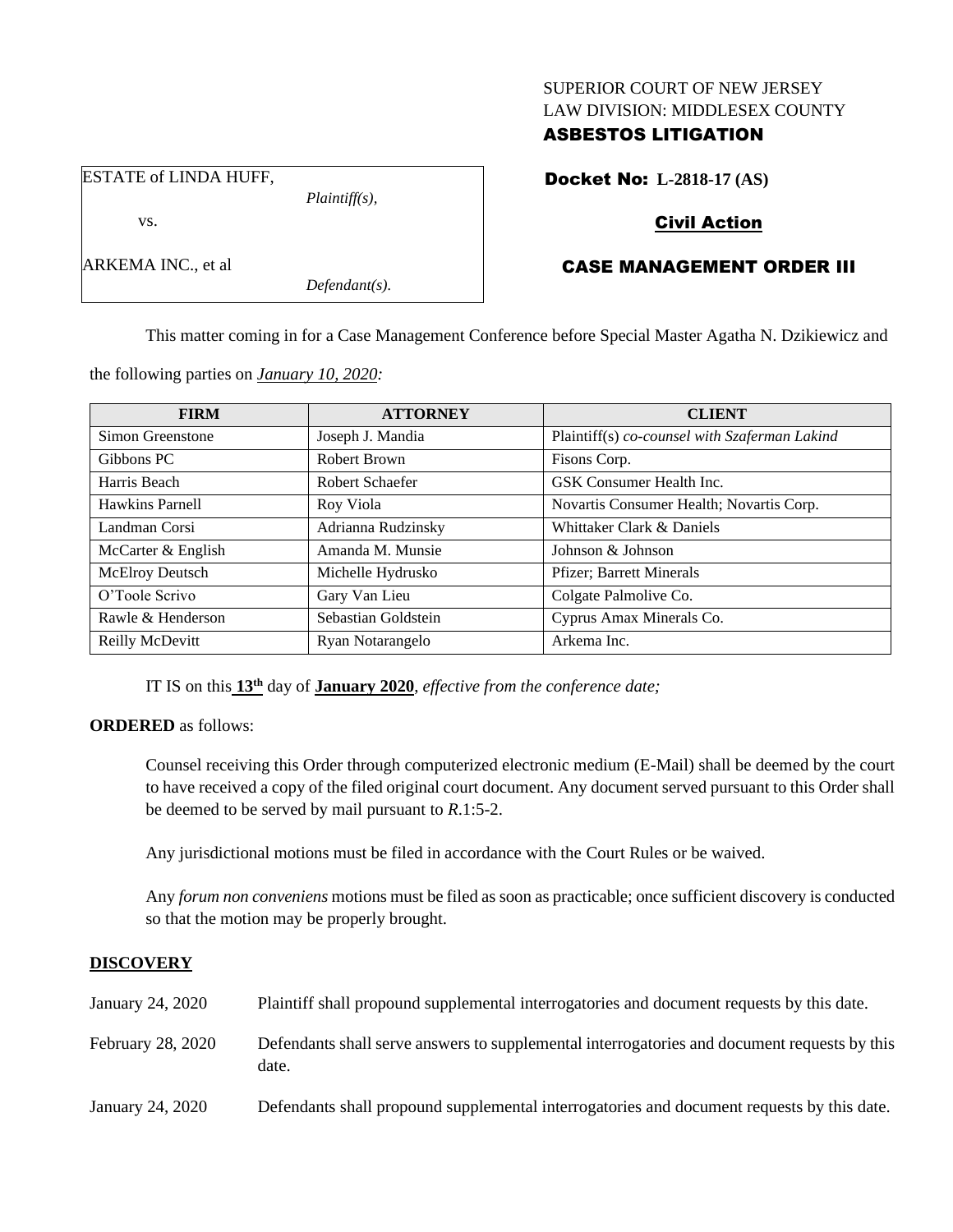| February 28, 2020 | Plaintiff shall serve answers to supplemental interrogatories and document requests by this<br>date.                                                                                                        |
|-------------------|-------------------------------------------------------------------------------------------------------------------------------------------------------------------------------------------------------------|
| April 30, 2020    | Fact discovery, including depositions, shall be completed by this date. Plaintiff's counsel shall<br>contact the Special Master within one week of this deadline if all fact discovery is not<br>completed. |
| April 30, 2020    | Depositions of corporate representatives shall be completed by this date.                                                                                                                                   |

### **EARLY SETTLEMENT**

October 2, 2020 Settlement demands shall be served on all counsel and the Special Master by this date.

## **MEDICAL EXPERT REPORT**

| June 30, 2020      | Plaintiff shall serve medical expert reports by this date.                                                                                                                                                                                               |
|--------------------|----------------------------------------------------------------------------------------------------------------------------------------------------------------------------------------------------------------------------------------------------------|
| June 30, 2020      | Upon request by defense counsel, plaintiff is to arrange for the transfer of pathology specimens<br>and x-rays, if any, by this date.                                                                                                                    |
| September 30, 2020 | Defendants shall identify its medical experts and serve medical reports, if any, by this date. In<br>addition, defendants shall notify plaintiff's counsel (as well as all counsel of record) of a<br>joinder in an expert medical defense by this date. |

## **LIABILITY EXPERT REPORTS**

| July 31, 2020 | Plaintiff shall identify its liability experts and serve liability expert reports by this date or |
|---------------|---------------------------------------------------------------------------------------------------|
|               | waive any opportunity to rely on liability expert testimony.                                      |

September 30, 2020 Defendants shall identify its liability experts and serve liability expert reports, if any, by this date or waive any opportunity to rely on liability expert testimony.

#### **SUMMARY JUDGMENT MOTION PRACTICE**

- October 2, 2020 Plaintiff's counsel shall advise, in writing, of intent not to oppose motions by this date.
- October 16, 2020 Summary judgment motions shall be filed no later than this date.
- November 13, 2020 Last return date for summary judgment motions.

#### **ECONOMIST EXPERT REPORTS**

- July 31, 2020 Plaintiff shall identify its expert economists and serve expert economist report(s), if any, by this date or waive any opportunity to rely on economic expert testimony.
- September 30, 2020 Defendants shall identify its expert economists and serve expert economist report(s), if any, by this date or waive any opportunity to rely on economic expert testimony.

#### **EXPERT DEPOSITIONS**

December 31, 2020 Expert depositions shall be completed by this date. To the extent that plaintiff and defendant generic experts have been deposed before, the parties seeking that deposition in this case must

 $\_$  , and the set of the set of the set of the set of the set of the set of the set of the set of the set of the set of the set of the set of the set of the set of the set of the set of the set of the set of the set of th